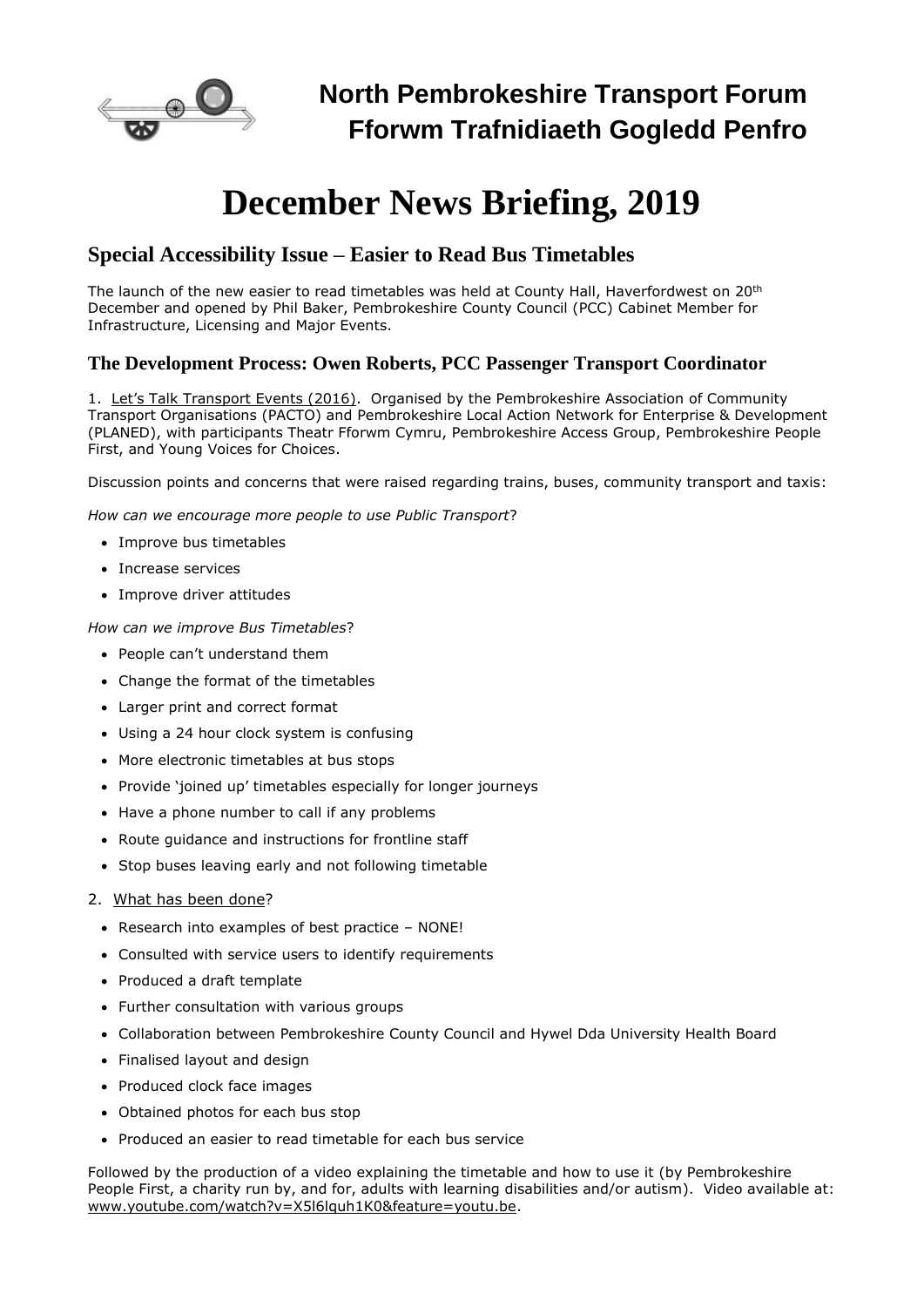#### 3. Consultation

Pembrokeshire County Council, in collaboration with Hywel Dda Health Board, has developed an easier to read bus timetable. The new timetable includes a 12 hour clock, a clock face, a photo of the bus stop and clearly defined rows to make it easier for a user to identify all of the times that the bus stops at their stop.



Part of the New Timetable

Over the next 4 months, the timetables will be available for people to use on a trial basis. A consultation will be undertaken to obtain peoples feedback on the easier to use timetables and how they should be rolled out. Email [public.transport@pembrokeshire.gov.uk](mailto:public.transport@pembrokeshire.gov.uk) to obtain paper copies directly from the Council's Transport Unit.

We would love to hear your views on the new Easier to Read Bus Timetables.

*Visit* [www.youtube.com/watch?v=X5l6lquh1K0&feature=youtu.be](https://www.youtube.com/watch?v=X5l6lquh1K0&feature=youtu.be) to complete:

- An online [Easy Read Response Form](https://www.snapsurveys.com/wh/s.asp?k=157166129353)
- An online [Non-Easy Read Response Form](https://www.snapsurveys.com/wh/s.asp?k=157175146960)
- Download and complete a hard copy [Easy Read Response Form](https://www.pembrokeshire.gov.uk/objview.asp?object_id=7538&language=)
- Download and complete a hard copy [Non Easy Read Response Form](https://www.pembrokeshire.gov.uk/objview.asp?object_id=7539&language=)

If you have printed out and completed a hard copy form please return to: Mel Marshalsey, Learning Disabilities Service, Bro Cerwyn, Fishguard Road, Haverfordwest, SA61 2PZ

Please respond to the consultation by Thursday 30th April 2020.

- 4. What else is being done?
	- Bus Quality Standards (introduced in April 2018)
	- Bus driver training
	- Next stop announcements (Audio and Visual)
	- Bus stop improvements Pembrokeshire Passport (Orange Wallet)
	- Wheelchair Passports/First Cymru Scooter Assessments
	- Bus Buddies
	- Take Me Too life share project

The Forum's work is supported by:

Individual Members (£5 p.a.), Family Members (£8 p.a.) & Corporate Members (£12 p.a.) (Corporate members include town and community councils, transport operators, and groups, organisations and associations with a transport interest) For further information, contact the Secretary, 2 Hill Terrace, Fishguard SA65 9LU Tel: (01348) 874217. Email: hattiwoakes@gmail.com